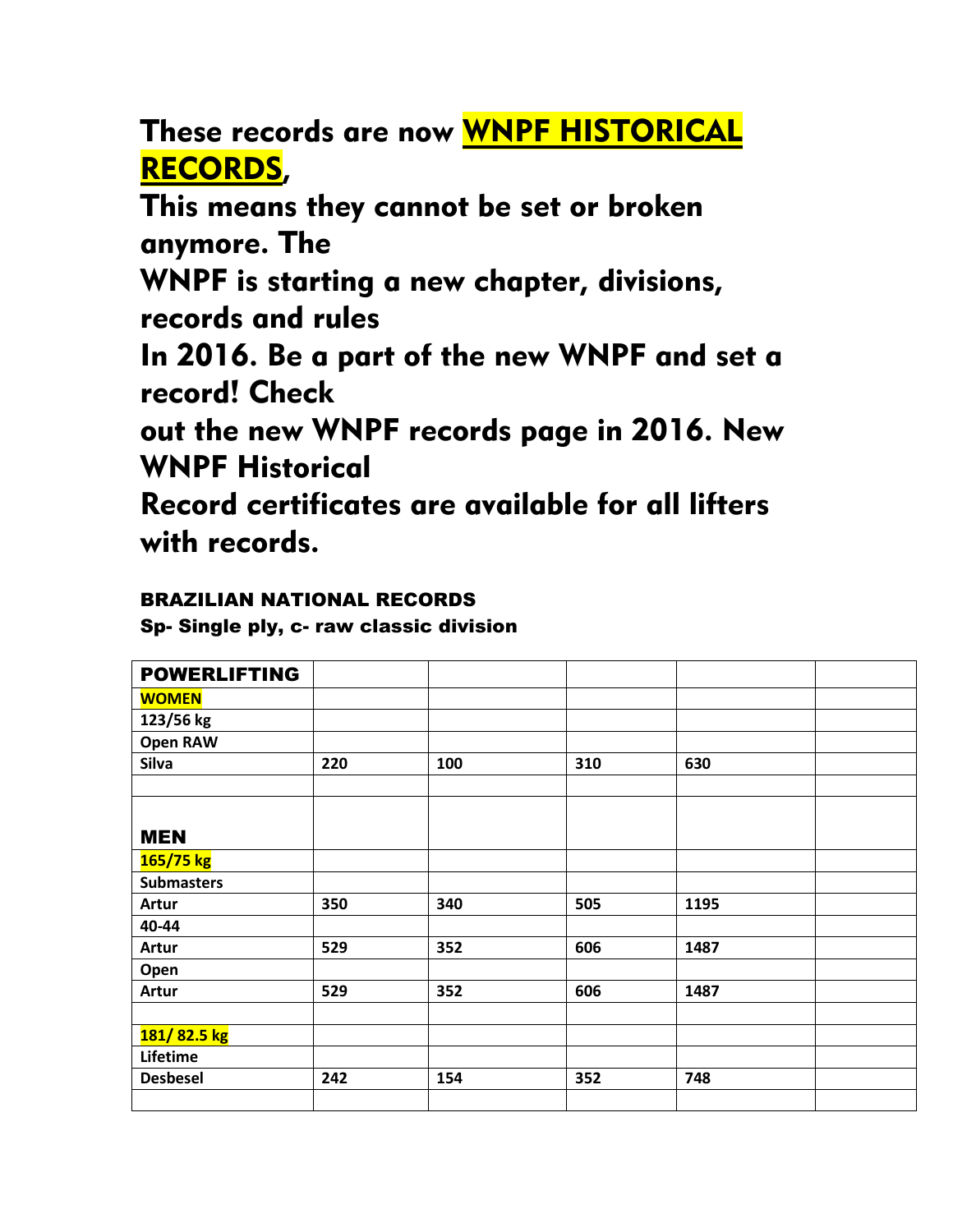| 198/90 kg           |              |                     |                 |                  |                 |
|---------------------|--------------|---------------------|-----------------|------------------|-----------------|
| Lifetime raw (c)    |              |                     |                 |                  |                 |
| <b>Desbesel</b>     | 220          | 170                 | 420             | 810              |                 |
| 50-54 raw (c)       |              |                     |                 |                  |                 |
| <b>Bertoletti</b>   | 286          | 220                 | 396             | 902              |                 |
|                     |              |                     |                 |                  |                 |
| 220/110 kg          |              |                     |                 |                  |                 |
| Open                |              |                     |                 |                  |                 |
| Correa              | 440          | 320                 | 550             | 1310             |                 |
| 40-44               |              |                     |                 |                  |                 |
| Correa              | 440          | 320                 | 550             | 1310             |                 |
|                     |              |                     |                 |                  |                 |
| 242/110 kg          |              |                     |                 |                  |                 |
| Open (sp)           |              |                     |                 |                  |                 |
| Correa              | 465          | 310                 | 615             | 1390             |                 |
|                     |              |                     |                 |                  |                 |
| 275/125 kg          |              |                     |                 |                  |                 |
| Open (sp)           |              |                     |                 |                  |                 |
| Silva               | 705          | 570                 | 575             | 1850             |                 |
|                     |              |                     |                 |                  |                 |
|                     |              |                     |                 |                  |                 |
|                     |              |                     |                 |                  |                 |
| <b>BENCH</b>        |              | <b>DEADLIFT</b>     |                 | <b>POWERCURL</b> |                 |
|                     |              |                     |                 |                  |                 |
| <b>Women</b>        |              | <b>Women</b>        |                 | <b>Women</b>     |                 |
| 105                 |              | 105                 |                 | 114              |                 |
| <b>Lifetime RAW</b> | 60- Ulguim   | <b>Lifetime RAW</b> | 135- Ulguim     | Open             | 42-             |
|                     |              |                     |                 |                  | <b>Montiero</b> |
| 114                 |              | 114                 |                 |                  |                 |
| <b>Lifetime RAW</b> | 55-Monteiro  | <b>Lifetime RAW</b> | 132-            | 123              |                 |
|                     |              |                     | <b>Monteiro</b> |                  |                 |
| 123                 |              | 123                 |                 | Open             | 55-Delle        |
|                     |              |                     |                 |                  | Grave           |
| Open raw            | 90-Silva     | Open raw            | 320-Silva       |                  |                 |
| 132                 |              | 132                 |                 | 132              |                 |
| <b>Open RAW</b>     | 115-Berti    | 40-44 RAW           | 154- Kuciak     | Open             | 75-Berti        |
|                     |              |                     |                 |                  |                 |
| 148                 |              |                     |                 | 148              |                 |
| Open RAW            | 145- Berti   |                     |                 | Open             | 75-Berti        |
| <b>MEN</b>          |              | <b>MEN</b>          |                 | <b>MEN</b>       |                 |
| 148/67.5 kg         |              | 132/60 kg           |                 | 132/60 kg        |                 |
| <b>Lifetime RAW</b> | 259-         | <b>Lifetime RAW</b> | 396-Rasia       |                  | 108-Rasia       |
|                     | Lazzarotto   |                     |                 | Open             |                 |
|                     | 255- Biolchi |                     |                 |                  |                 |
| Open (sp)           |              |                     |                 |                  |                 |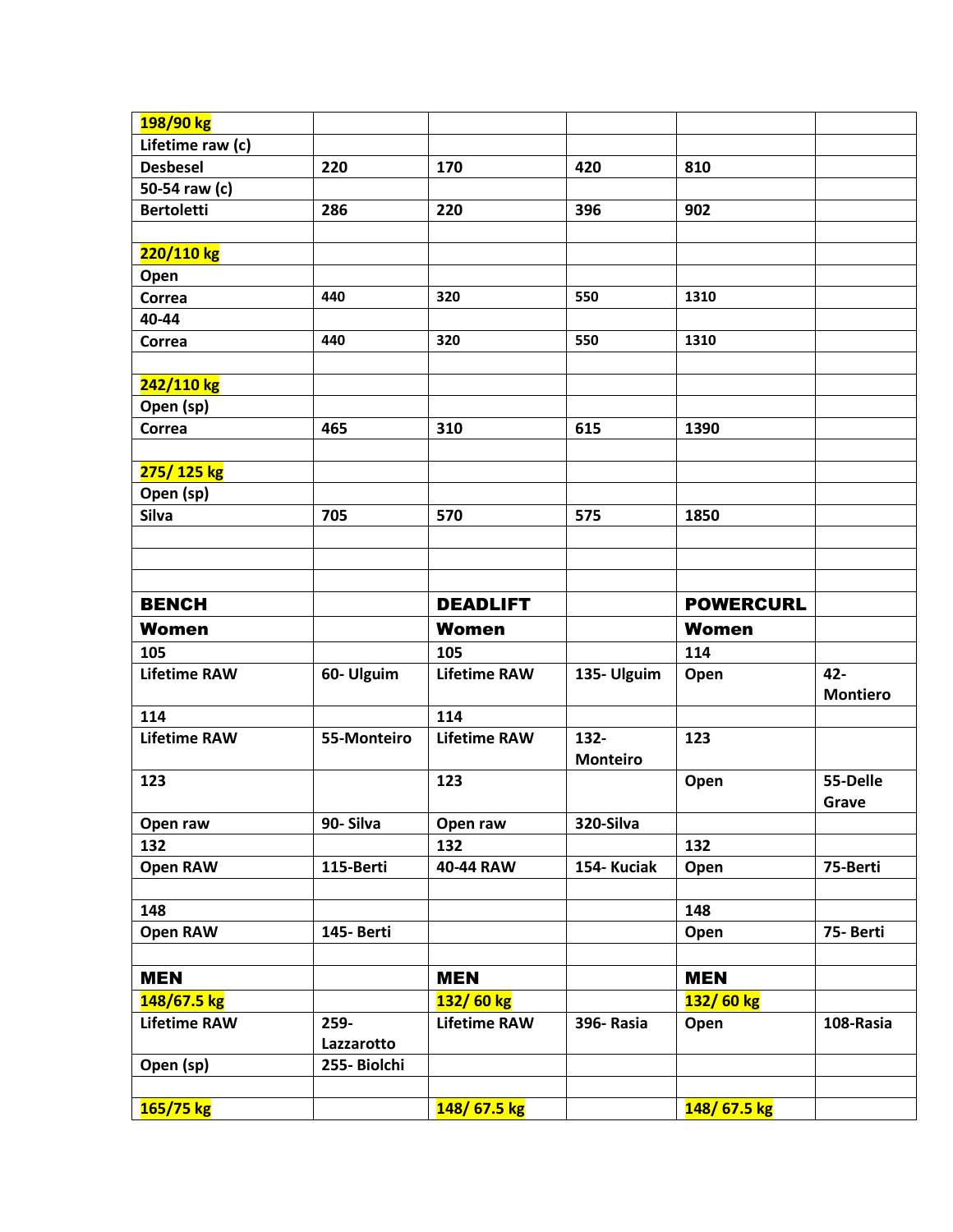| Lazzarotto        |
|-------------------|
|                   |
|                   |
|                   |
|                   |
| Acampora          |
| 145- Artur        |
|                   |
|                   |
| 185-Danna         |
| 185-Danna         |
|                   |
|                   |
|                   |
|                   |
| 190-Danna         |
|                   |
| <b>Bertoletti</b> |
|                   |
| <b>Roberto</b>    |
|                   |
|                   |
|                   |
| Dal               |
|                   |
| Dal               |
|                   |
|                   |
|                   |
|                   |
| Dal               |
|                   |
|                   |
|                   |
|                   |
|                   |
|                   |
| Ocampo            |
|                   |
|                   |
|                   |
|                   |
|                   |
|                   |
|                   |
|                   |
|                   |
|                   |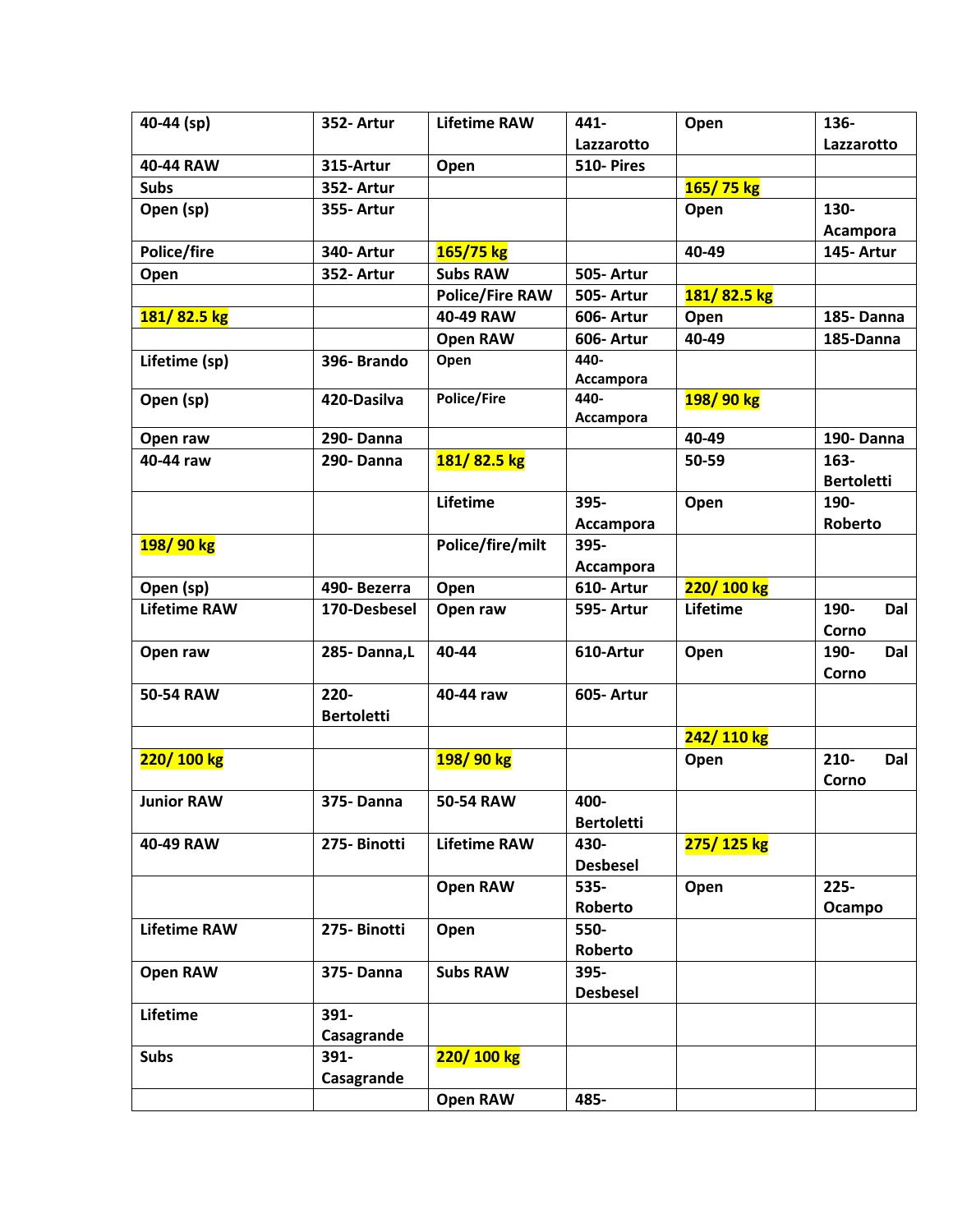|                             |                |                   | <b>Desbesel</b>  |                  |             |
|-----------------------------|----------------|-------------------|------------------|------------------|-------------|
| 242/110 kg                  |                | Open              | 716-             |                  |             |
|                             |                |                   | Casagrande       |                  |             |
| Lifetime (sp)               | $264 -$        | <b>Subs</b>       | $722 -$          |                  |             |
|                             | Casagrande     |                   | Casagrande       |                  |             |
| <b>Lifetime RAW</b>         | 350-<br>Dal    | Lifetime          | $722 -$          |                  |             |
|                             | Corno          |                   | Casagrande       |                  |             |
| Subs (sp)                   | 355- Correa    | <b>Junior raw</b> | <b>485-Danna</b> |                  |             |
| <b>Open RAW</b>             | 396-Ocampo     |                   |                  |                  |             |
| <b>Subs RAW</b>             | 350-<br>Dal    |                   |                  |                  |             |
|                             | Corno          |                   |                  |                  |             |
| Open (sp)                   | 355- Correa    | 242/110 kg        |                  |                  |             |
| Police/fire/military        | 396-Ocampo     | <b>Subs</b>       | 705-             | <b>SQUAT MEN</b> |             |
| <b>RAW</b>                  |                |                   | Casagrande       |                  |             |
| <b>Junior RAW</b>           | 396-ocampo     | Lifetime          | 705-             | 165/75 kg        |             |
|                             |                |                   | Casagrande       |                  |             |
|                             |                | <b>Open RAW</b>   | 530-             | <b>Subs</b>      | 350- Artur  |
|                             |                |                   | Casagrande       |                  |             |
| 275/125 kg                  |                | <b>Junior RAW</b> | 441-             |                  |             |
|                             |                |                   | Ocampo           |                  |             |
| <b>Open RAW</b>             | 435- ocampo    | Police/fire/milt  | 441-             | 198/90 kg        |             |
|                             |                | <b>RAW</b>        | Ocampo           |                  |             |
| Open (sp)                   | 575-Silva      | <b>Subs RAW</b>   | 530-             | Open (sp)        | 375-Silvera |
|                             |                |                   | Casagrande       |                  |             |
| <b>Junior RAW</b>           | 407-Ocampo     | <b>Subs</b>       | 605- Correa      |                  |             |
| <b>Police/fire/milt RAW</b> | 407-Ocampo     | 40-44 RAW         | 615-             |                  |             |
|                             |                |                   | Casagrande       |                  |             |
|                             |                | 40-44             | 695-             |                  |             |
|                             |                |                   | Casagrande       |                  |             |
|                             |                | Open              | 695-             | 242/110 kg       |             |
|                             |                |                   | Casagrande       |                  |             |
|                             |                |                   |                  | Open raw         | 465- Correa |
|                             |                | 275/125 kg        |                  | Subs raw         | 465- Correa |
|                             |                | Open RAW          | 485-             |                  |             |
|                             |                |                   | Ocampo           |                  |             |
|                             |                | Police/fire/milt  | 485-             |                  |             |
|                             |                | <b>RAW</b>        | Ocampo           |                  |             |
|                             |                |                   |                  |                  |             |
| <b>FOR</b><br><b>BENCH</b>  |                |                   |                  |                  |             |
| <b>REPS</b>                 |                |                   |                  |                  |             |
| 148                         |                |                   |                  |                  |             |
| Open                        | <b>Biolchi</b> | 17 reps           |                  |                  |             |
|                             |                |                   |                  |                  |             |
| 165                         |                |                   |                  |                  |             |
| Open                        | <b>Merino</b>  | 13 reps           |                  |                  |             |
| 40-44                       | <b>Merino</b>  | 13 reps           |                  |                  |             |
| 181                         |                |                   |                  |                  |             |